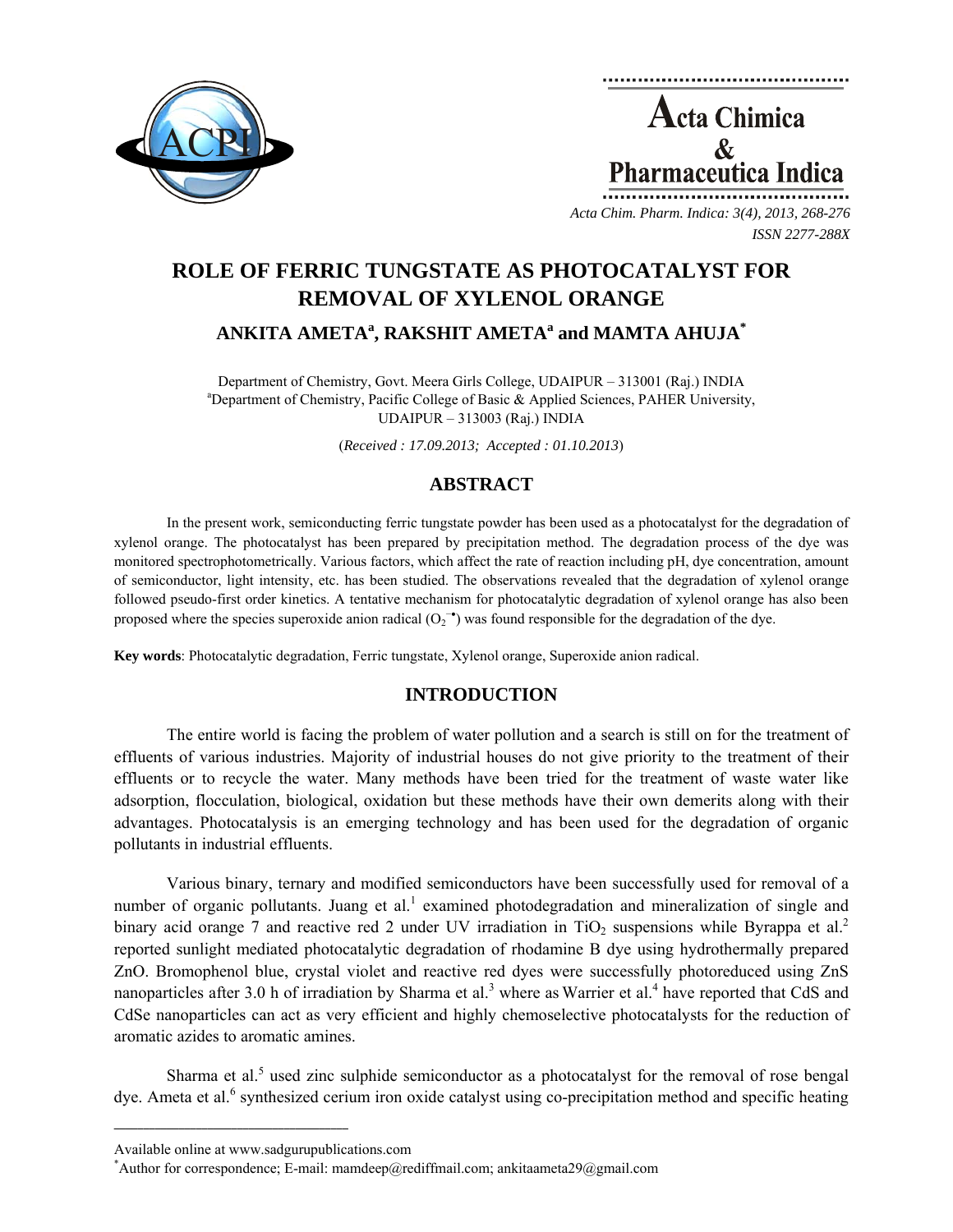cycles. Photocatalytic degradation of alizarin red dye was observed using this catalyst and progress of the reaction was monitored spectrophotometrically while Wu et al.<sup>7</sup> prepared uniform colloidal  $Bi_2S_3$  nanodots and nanorods with different sizes in a controllable manner via a hot injection method. All the prepared  $Bi<sub>2</sub>S<sub>3</sub>$  nanostructures showed high efficiency in the photodegradation of rhodamine B. Bhati et al.<sup>8</sup> prepared nanosized bimetal ternary oxide (CeNiO<sub>3</sub>) ultrafine powder using microwave heating. It has been characterized by XRD and SEM and the photocatalytic activity has been examined using the degradation of fast green dye as the model system where as Kaur et al.<sup>9</sup> synthesized  $La_2CoO_4$  by a fast and simple microwave method using lanthanum nitrate and cobalt nitrate as starting reagents. The photocatalytic behaviour of  $La_2CoO_4$  was studied spectrophotometrically through bleaching of azure-B and yellowish orange dyes.

Sharma et al.<sup>10</sup> carried out photocatalytic degradation of azure-B using Well-Dawson Polyoxometalate. The photocatalytic behaviour of the prepared iron containing Well-Dawson polyoxometalate was tested through the degradation of this dye. Song et al.<sup>11</sup> synthesized  $\rm ZnWO_4$  nanorods doped with cadmium ions successfully by a hydrothermal crystallization process. The results of the photocatalytic degradation of rhodamine B in aqueous solution showed that cadmium ions doping also greatly improved the photocatalytic efficiency of  $\text{ZnWO}_4$  nanorods. Ameta et al.<sup>12,13</sup> have carried out photocatalytic degradation of azure B and methylene blue dye successfully using Well-dowson polyoxometalate and ferric tungstate, respectively.

#### **EXPERIMENTAL**

Xylenol orange dye used was purchased from s d fine-Chem. It is an organic reagent, most commonly used as a tetrasodium salt as an indicator for metal titrations. The structure of the dye is given below.



**Structure of xylenol orange** 

The IUPAC name of the dye is 3,3'-Bis[N,N-bis(carboxymethyl)aminomethyl]-o-cresol sulfonephthalein tetrasodium salt. Its shows maximum absorbance at 570 nm. Doubly distilled water was used for the preparation of all solutions. Ferric tungstate  $[Fe<sub>2</sub>(WO<sub>4</sub>)<sub>3</sub>]$  was prepared by precipitation method.

A 200 W tungsten lamp (Phillips) was used for irradiating the solution in the visible range. The intensity of light was measured with the help of Solarimeter Surya Mapi (Model CEL 201) in units of mWcm<sup>-2</sup>. The pH of the solutions were measured by a digital pH meter (Systronics Model 335). The desired pH of solution was adjusted by addition of previously standardized sulphuric acid and sodium hydroxide solutions. Visible spectrophotometer (Systronics Model 106) was used for measuring optical density at different time intervals.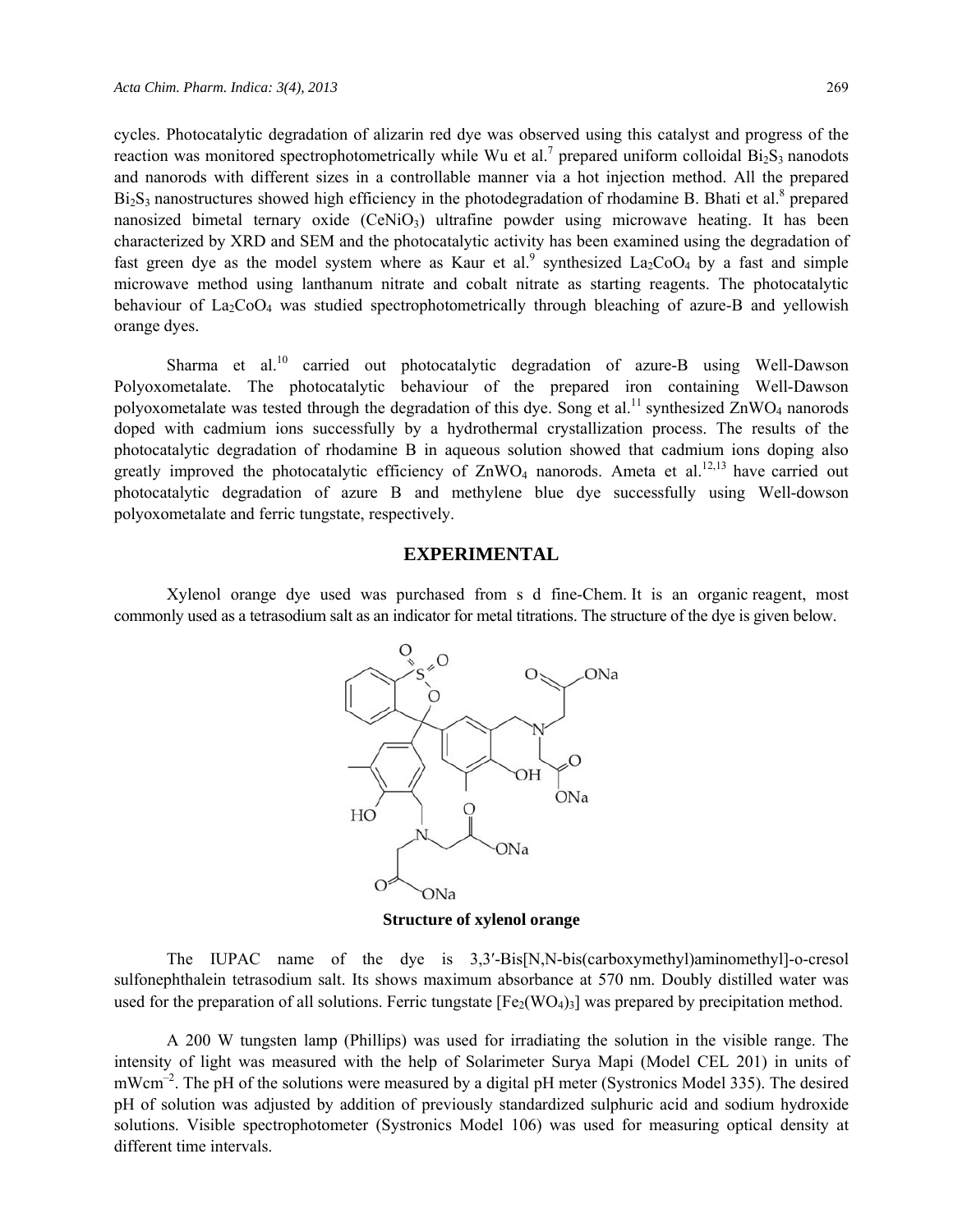0.0761 g of xylenol orange was dissolved in 100.0 mL of doubly distilled water so that the concentration of dye solution was  $1.0 \times 10^{-3}$  M. It was used as a stock solution. This stock solution was further diluted. The optical density of xylenol orange solution was determined with the help of a spectrophotometer at  $\lambda_{\text{max}}$  = 570 nm. The dye solution was placed in equal amounts in four beakers.

- The first beaker containing xylenol orange solution was kept in dark.
- The second beaker containing xylenol orange solution was exposed to light.
- The third beaker containing xylenol orange solution and 0.10 g ferric tungstate was kept in dark, and
- The fourth beaker containing xylenol orange solution and 0.10 g ferric tungstate was exposed to light.

After keeping these beakers for 3-4 hours, the optical density of the solution in each beaker was measured with the help of a spectrophotometer. It was found that the optical density of solutions of first three beakers remained almost constant, while the solution of fourth beaker had a decrease in initial value of optical density. From this observation, it is clear that this reaction requires presence of both; the light as well as semiconductor ferric tungstate. Hence, this reaction is a photocatalytic reaction in nature.

A solution of 2.00  $\times$  10<sup>-5</sup> M xylenol orange was prepared in doubly distilled water and 0.10 g of ferric tungstate was added to it. The pH of the reaction mixture was adjusted to 8.0 and then this solution was exposed to a 200 W tungsten lamp at 70.0 mWcm<sup>-2</sup>. A decrease in optical density of xylenol orange solution was observed with increasing time of exposure. A plot of  $1 + \log O$ . against time was found to be linear, which indicates that the photocatalytic degradation of xylenol orange follows pseudo- first order kinetics. The rate constant was measured with the help of equation: Rate constant (k) =  $2.303 \times$  Slope

#### **RESULTS AND DISCUSSION**

A typical run has been presented in Table 1 and graphically represented in Fig. 1.

#### **Table 1: A typical run**

| $pH = 8.0$                                 |                               | Ferric Tungstate = $0.10$ g Light           |
|--------------------------------------------|-------------------------------|---------------------------------------------|
| [Xylenol Orange] = $2.00 \times 10^{-5}$ M |                               | Intensity = $70.0$ mWcm <sup>-2</sup>       |
| Time                                       | <b>Optical Density (O.D.)</b> | $1+ \log O.D.$                              |
| 0.0                                        | 0.609                         | 0.7846                                      |
| 20.0                                       | 0.588                         | 0.7694                                      |
| 40.0                                       | 0.575                         | 0.7597                                      |
| 60.0                                       | 0.561                         | 0.7490                                      |
| 80.0                                       | 0.533                         | 0.7267                                      |
| 100.0                                      | 0.518                         | 0.7143                                      |
| 120.0                                      | 0.513                         | 0.7101                                      |
| 140.0                                      | 0.495                         | 0.6946                                      |
| 160.0                                      | 0.478                         | 0.6794                                      |
| 180.0                                      | 0.464                         | 0.6665                                      |
|                                            |                               | $k = 2.47 \times 10^{-5}$ sec <sup>-1</sup> |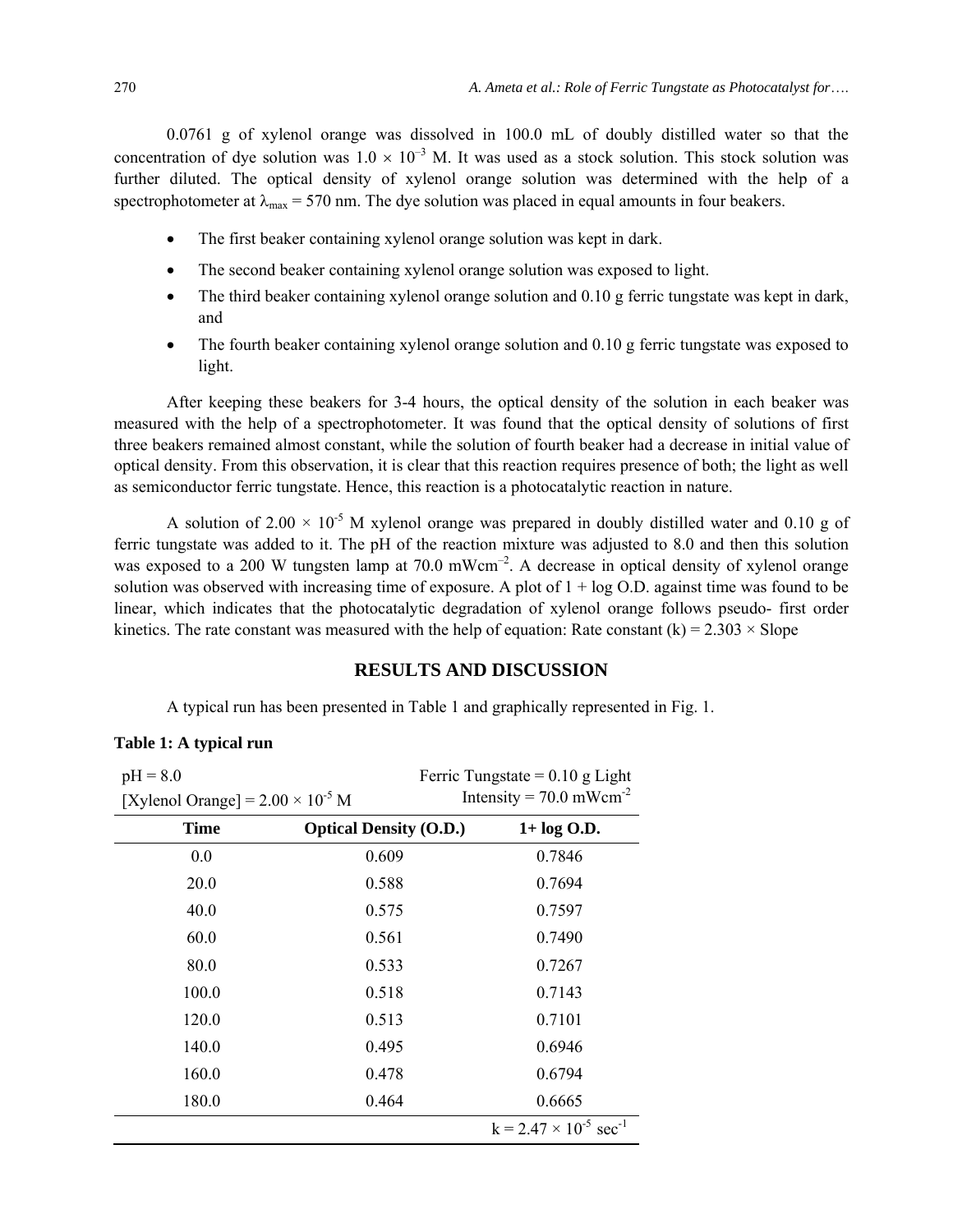

**Fig. 1: Typical run** 

#### **Effect of pH**

The pH of the solution may affect degradation rate of xylenol orange and hence, the effect of pH on photocatalytic degradation of xylenol orange was investigated in the pH range 6.0-9.5. The results are reported in Table 2 and graphically presented in Fig. 2. It has been observed that the rate of photocatalytic degradation of xylenol orange increases with increase in pH upto 8.0. A further increase in pH above 8.0 results in a decrease in the rate of reaction.

This behavior may be explained on the basis that the rate of photocatalytic degradation increases as pH was increased because there was greater probability for the formation of oxygen anion radicals  $(O_2^{\bullet})$ , which are produced from the reaction between  $O_2$  molecule and electron (e<sup>-</sup>) of the semiconductor. Thus, the rate of photocatalytic degradation of the dye increases. On further increase in pH above 8.0, a decrease in the rate of photocatalytic degradation of the dye may be due to the fact that xylenol orange will remain in its anionic form and experience a force of repulsion with negatively charged surface of the semiconductor (due to adsorption of more – OH ions on the surface of photocatalyst).

#### **Table 2: Effect of pH**

| [Xylenol orange] = $2.00 \times 10^{-5}$ M | Light intensity = $70.0$ mWcm <sup>-2</sup> |
|--------------------------------------------|---------------------------------------------|
| Ferric tungstate = $0.10$ g                |                                             |
| pН                                         | $k \times 10^5$ (sec <sup>-1</sup> )        |
| 6.0                                        | 0.84                                        |
| 6.5                                        | 1.05                                        |
| 7.0                                        | 1.34                                        |
| 7.5                                        | 1.88                                        |
| 8.0                                        | 2.47                                        |
| 8.5                                        | 1.79                                        |
| 9.0                                        | 1.15                                        |
| 9.5                                        | 0.82                                        |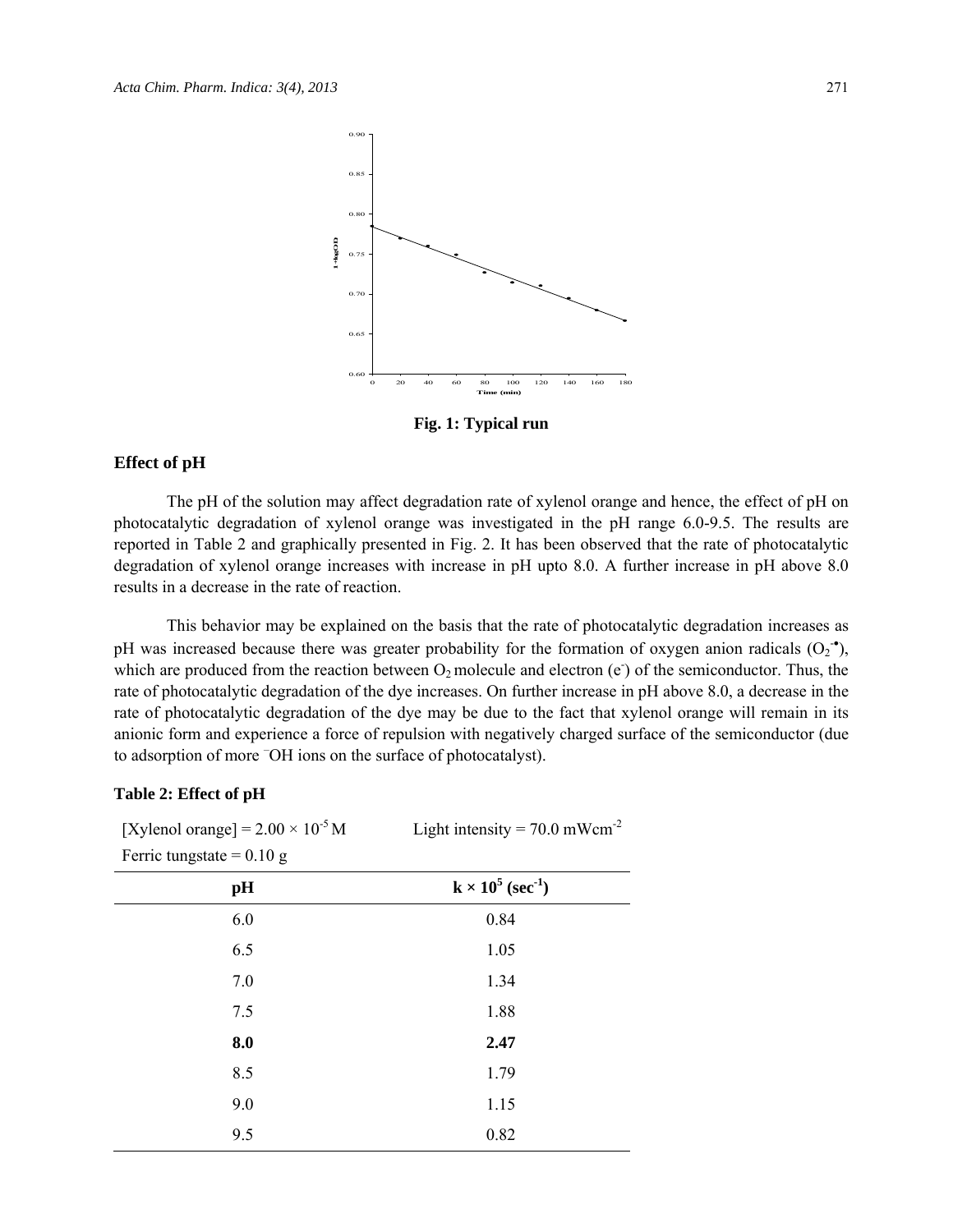

**Fig. 2: Effect of pH** 

#### **Effect of dye concentration**

Effect of variation of dye concentration was also observed by taking different concentrations of xylenol orange. The results are tabulated in Table 3 and graphically represented in Fig. 3.

It is evident from the data that the rate of photocatalytic degradation of dye increases with an increase in concentration of the xylenol orange. It may be explained on the basis that as the concentration of the dye was increased, more dye molecules were available for excitation and consecutive energy transfer and hence, an increase in the rate of photocatalytic degradation of the dye was observed. The rate of photocatalytic degradation was found to decrease with an increase in the concentration of dye above  $2.00 \times$  $10^{-5}$  M. It may be due to the fact that after this concentration, the dye will start acting as an internal filter for the incident light and it will not permit the desired light intensity to reach the semiconductor particles. As a result, the degradation rate decreases.

#### **Table 3: Effect of xylenol orange concentration**

 $pH = 8.0$ 

Light Intensity  $=70.0$  mWcm<sup>-2</sup>

Ferric Tungstate =  $0.10$  g

| [Xylenol Orange] $\times 10^5$ M | $k \times 10^5$ (sec <sup>-1</sup> ) |
|----------------------------------|--------------------------------------|
| 1.20                             | 0.86                                 |
| 1.40                             | 1.11                                 |
| 1.60                             | 1.38                                 |
| 1.80                             | 2.04                                 |
| 2.00                             | 2.47                                 |
| 2.20                             | 1.92                                 |
| 2.40                             | 1.38                                 |
| 2.60                             | 0.88                                 |
| 2.80                             | 0.53                                 |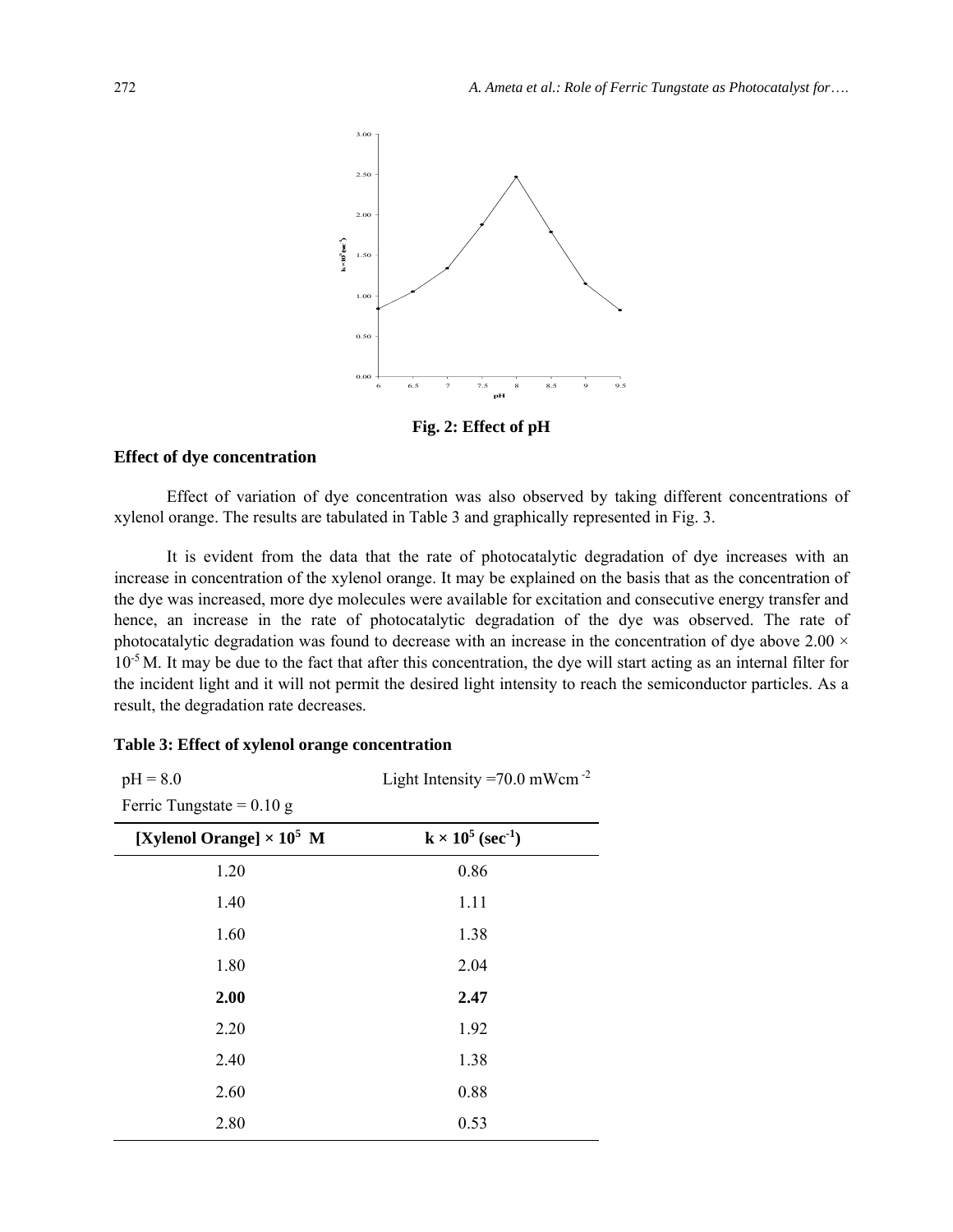

**Fig. 3: Effect of dye concentration**

#### **Effect of amount of semiconductor**

The amount of semiconductor may also affect the rate of degradation of xylenol orange and hence, different amounts of photocatalyst were used. The results are reported in Table 4 and graphically presented in Fig. 4. It has been observed that the rate of photocatalytic degradation of xylenol orange increases on increasing the amount of semiconductor but it became virtually constant after a particular amount i.e. 0.10 g. It may be attributed to the fact that as the amount of semiconductor was increased, there was an increase in exposed surface area of the semiconductor, but after a certain limit (0.10 g), increase in the amount of semiconductor will not increase the exposed surface area.

It may be considered like a saturation point; above which there is negligible or no effect on the rate of degradation of dye, as an increase in the amount of semiconductor after this amount (0.10 g) will only increase the thickness of the layer at the bottom of the reaction vessel and not the exposed surface area. This was confirmed by taking reaction vessels of different dimensions. The saturation point shifts to higher side for larger vessels, while reverse trend was observed for smaller vessels.

| $pH = 8.0$                                 | Light intensity = $70.0$ mWcm <sup>-2</sup> |
|--------------------------------------------|---------------------------------------------|
| [Xylenol orange] = $2.00 \times 10^{-5}$ M |                                             |
| Ferric tungstate (g)                       | $k \times 10^5$ (sec <sup>-1</sup> )        |
| 0.02                                       | 0.81                                        |
| 0.04                                       | 0.99                                        |
| 0.06                                       | 1.35                                        |
| 0.08                                       | 1.97                                        |
| 0.10                                       | 2.47                                        |
| 0.12                                       | 2.46                                        |
| 0.14                                       | 2.45                                        |
| 0.16                                       | 2.45                                        |

**Table 4: Effect of amount of ferric tungstate**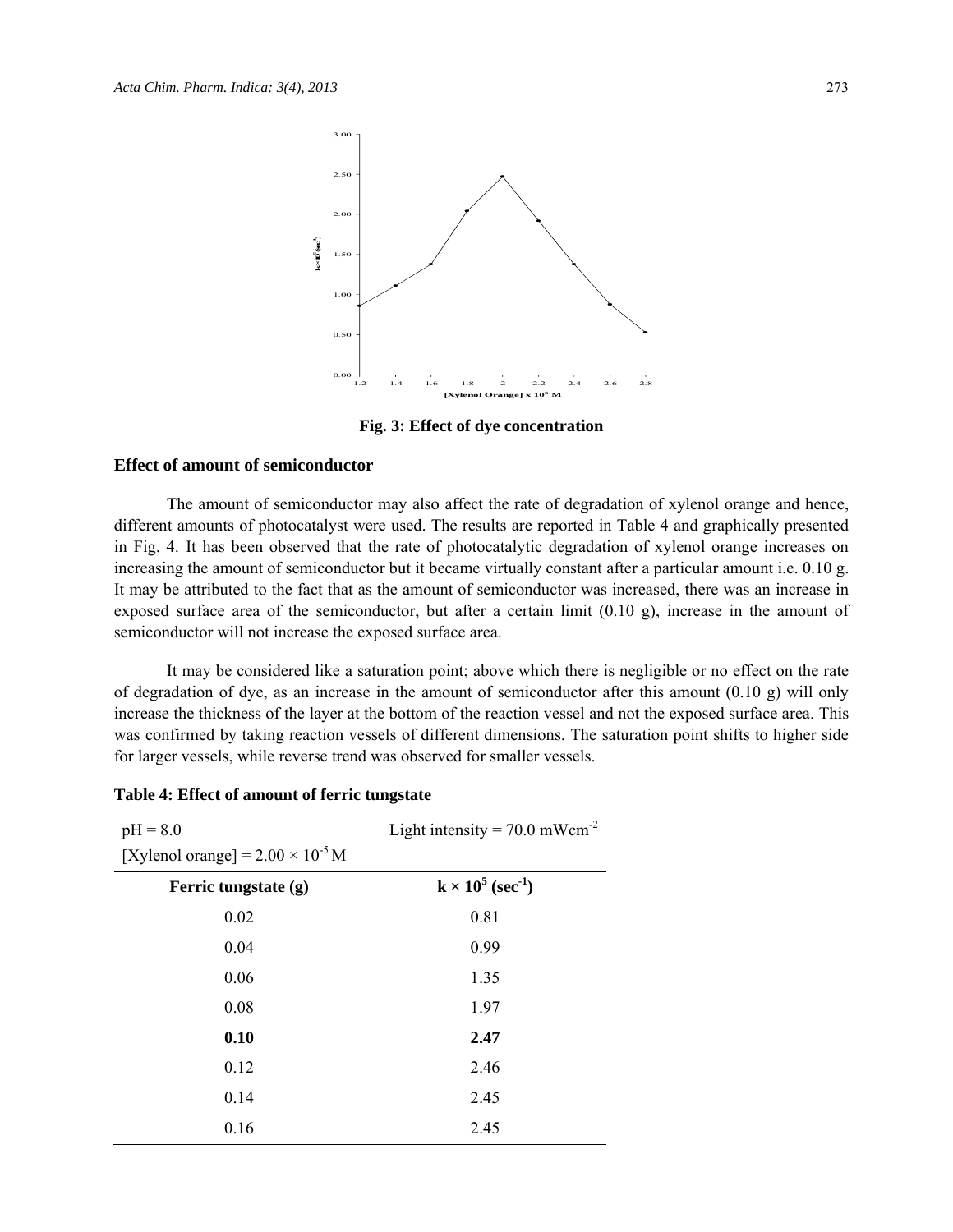

**Fig. 4: Effect of ferric tungstate**

#### **Effect of light intensity**

To investigate the effect of light intensity on the photocatalytic degradation of xylenol orange, the distance between the light source and the exposed surface area of photocatalyst was varied. The results are summarized in Table 5 and graphically presented in Fig. 5.

| $pH = 8.0$                                 | Ferric tngstate = $0.10$ g           |
|--------------------------------------------|--------------------------------------|
| [Xylenol orange] = $2.00 \times 10^{-5}$ M |                                      |
| Light intensity (mWcm <sup>-2</sup> )      | $k \times 10^5$ (sec <sup>-1</sup> ) |
| 20.0                                       | 0.45                                 |
| 30.0                                       | 0.66                                 |
| 40.0                                       | 0.83                                 |
| 50.0                                       | 1.29                                 |
| 60.0                                       | 1.39                                 |
| 70.0                                       | 2.47                                 |
|                                            |                                      |
| 3.00                                       |                                      |
| 2.50                                       |                                      |
|                                            |                                      |

**Table 5: Effect of light intensity**



**Fig. 5: Effect of light intensity**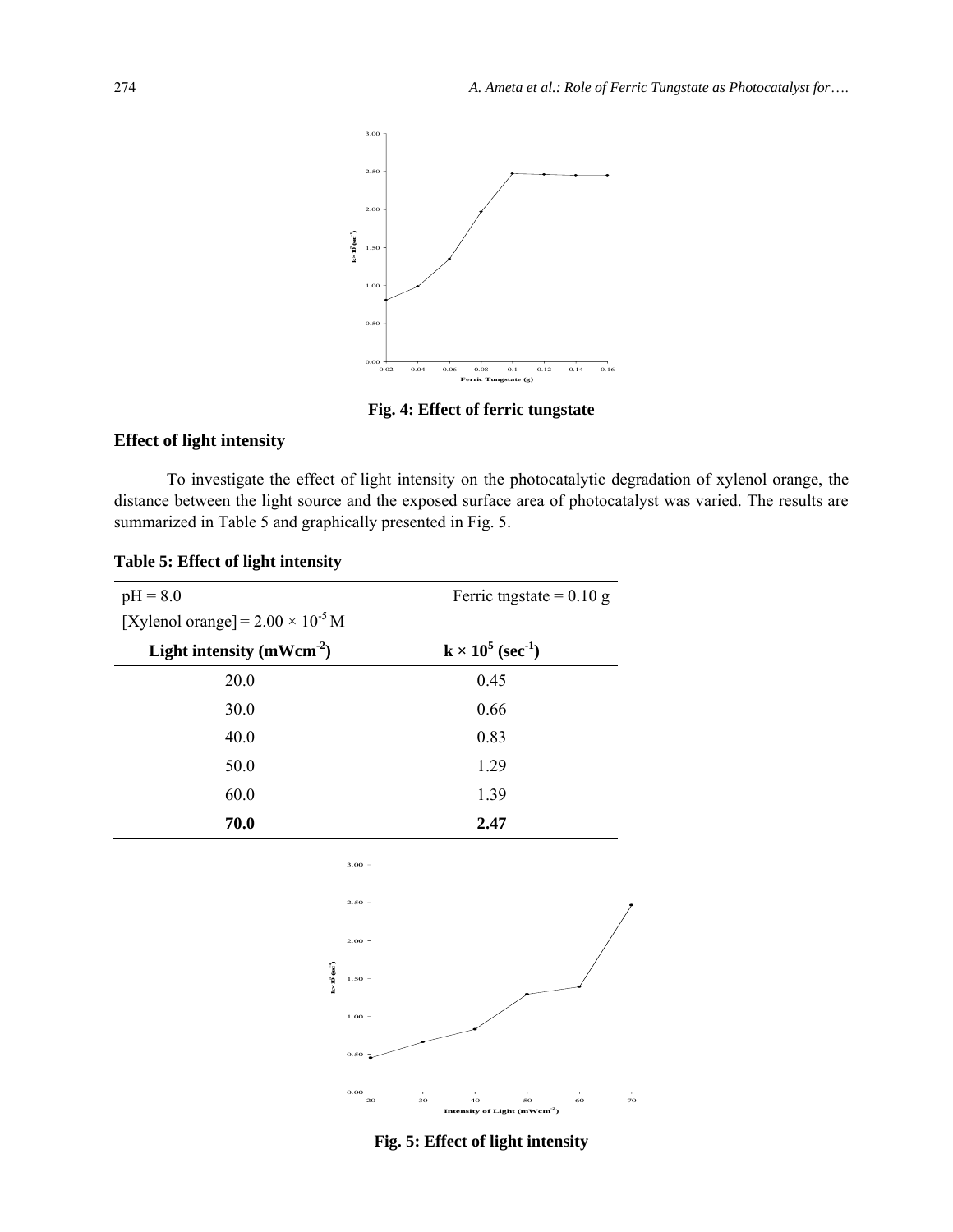The results indicate that degradation was accelerated as the intensity of light was increased, because any increase in the light intensity will increase the number of photons striking per unit area of semiconductor powder per unit time. However, on increasing the intensity above 70.0 mWcm<sup>-2</sup>, there was no appreciable change in the rate of reaction.

#### **Mechanism**

On the basis of these observations, a tentative mechanism for photocatalytic degradation of xylenol orange may be proposed as –

$$
{}^{1}XO_{0} \xrightarrow{\quad h\nu\quad {}^{1}XO_{1}} XO_{1} \qquad \qquad \dots (1)
$$

$$
{}^{1}XO_{1} \xrightarrow{ISC} {}^{3}XO_{1} \qquad \qquad \dots (2)
$$

$$
SC \xrightarrow{hv} e^{r}(CB) + h^{+}(VB)
$$
 ....(3)

$$
e^- + O_2 \longrightarrow O_2^{\bullet}
$$
 ....(4)

$$
O_2^{\bullet} + {}^3XO_1 \longrightarrow \text{Leuco XO} \tag{5}
$$

$$
Leuco XO \longrightarrow Products
$$
...(6)

Xylenol orange dye (XO) absorbs radiations of suitable wavelength and gives rise to its first excited singlet state. Then it undergoes intersystem crossing (ISC) to give the triplet state of the dye. On the other hand, the semiconducting ferric tungstate (SC) also utilizes the radiant energy to excite its electron from valence band to the conduction band. This electron will be abstracted by oxygen molecule (dissolved oxygen) generating superoxide anion radical  $(O_2^{\bullet})$ . This anion radical will reduce the dye xylenol orange dye to its leuco form, which may ultimately degrade to products. 'OH radical does not participate as an active oxidizing species in this degradation. It was also confirmed that this degradation proceeds through reduction and not oxidation as the rate of degradation was not affected appreciably in presence of hydroxyl radical scavenger (2-propanol). As a conclusion, we have reported here that the ferric tungstate has been successfully used for the photocatalytic degradation of xylenol orange.

#### **ACKNOWLEDGEMENT**

Authors are thankful to Prof. Suresh C. Ameta, Director, Pacific College of Basic & Applied Sciences, PAHER University, Udaipur for providing research facilities and for valuable guidance.

#### **REFERENCES**

- 1. R. -S. Juang, S. -H. Lin and P. -Y. Hsueh, Removal of Binary Azo Dyes from Water by UV-irradiated Degradation in TiO<sub>2</sub> Suspensions, J. Hazard. Mater., **182(1-3)**, 820-826 (2010).
- 2. K. Byrappa, A. K. Subramani, S. Ananda, K. M. Lokanatha Rai, R. Dinesh and M. Yoshimura, Photocatalytic Degradation of Rhodamine B Dye using Hydrothermally Synthesized ZnO, Bull. Mater. Sci., **29(5)**, 433-438 (2006).